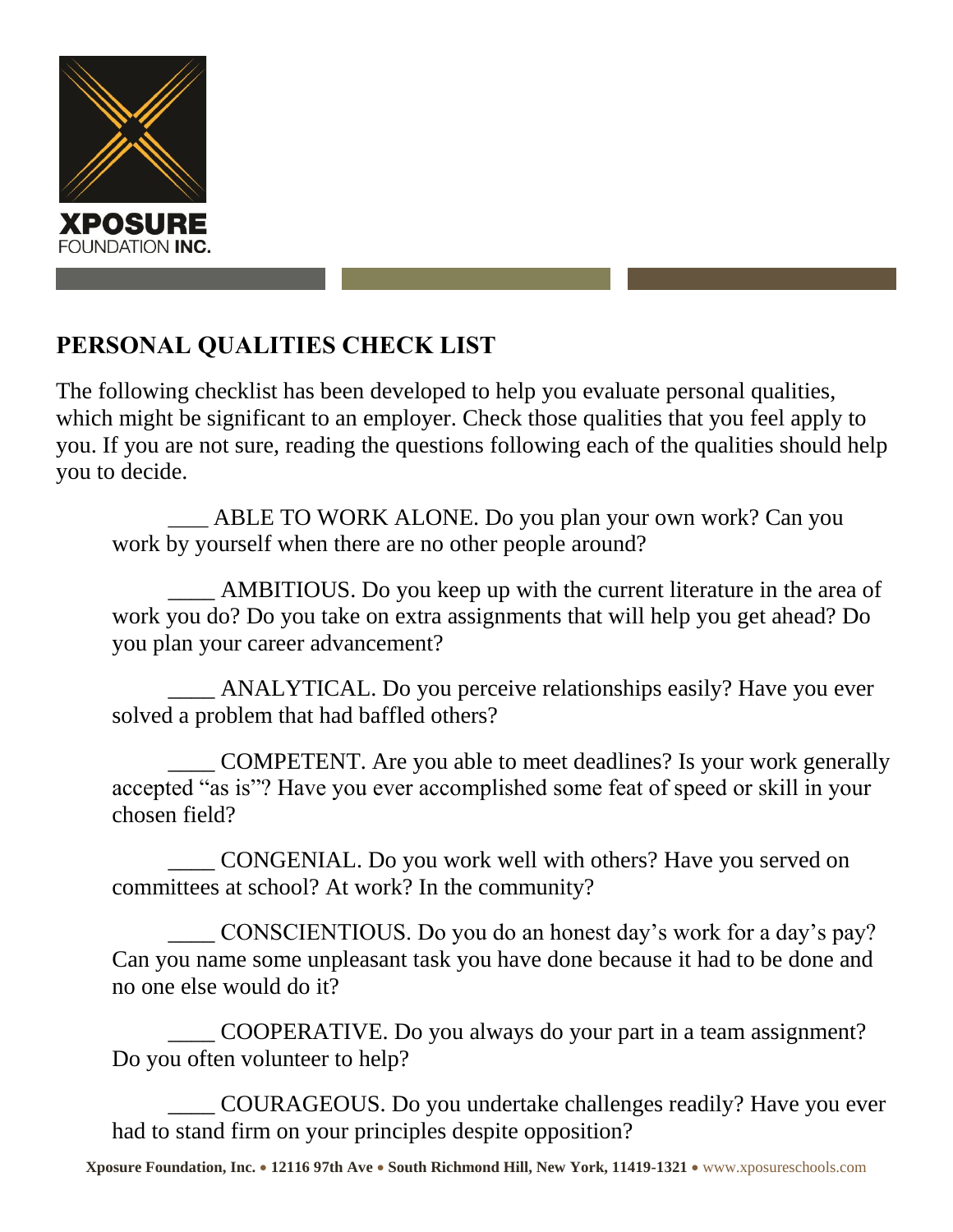DECISIVE. Are you able to make clear-cut decisions under pressure? Do you stand behind them later? Have you ever had to take a firm stand and accept responsibility for it?

DIPLOMATIC. Can you cope with difficult situations involving other people? Have you restored harmony where there was friction? Settled a difficult personnel problem?

\_\_\_\_ DISCREET. Are you able to keep a secret? Do you guard confidential material carefully? Do you respect other people's right to privacy?

EFFICIENT. Do you plan you time well? Do you consciously try to improve your work habits?

ENTHUSIASTIC. Are you interested in your work? Or studies? Do you inspire others with your own interests? Have you ever done extra work because of your interest?

HONEST. Have you ever served as the treasurer of an organization? Been bonded? Are you careful with trade secrets? School or company property and supplies? Do you pass along praise when credit belongs elsewhere? Accept blame for your own mistakes?

IMAGINATIVE. Do you often or occasionally come up with new ideas? Have you ever contributed an idea, which proved both workable and profitable?

\_\_\_\_ INDUSTRIOUS. Can you be your own self-starter? Do you work steadily on a task until it is done? Do you resist interruptions whenever possible?

LEADERSHIP ABILITIES. Do people willingly follow your suggestions? Have you held positions of responsibility at work? In school? In clubs or community activities?

LEVEL-HEADED. Do you feel in control of yourself most of the time? Can other people count on your day-to-day mood to be generally agreeable? Do you generally feel good will toward other people?

LOYAL. Can you set aside petty grievances to get a job done? Have you ever been in a situation where you stayed with a project or organization because of a sense of responsibility despite disagreement?

**Xposure Foundation, Inc. 12116 97th Ave South Richmond Hill, New York, 11419-1321**  www.xposureschools.com